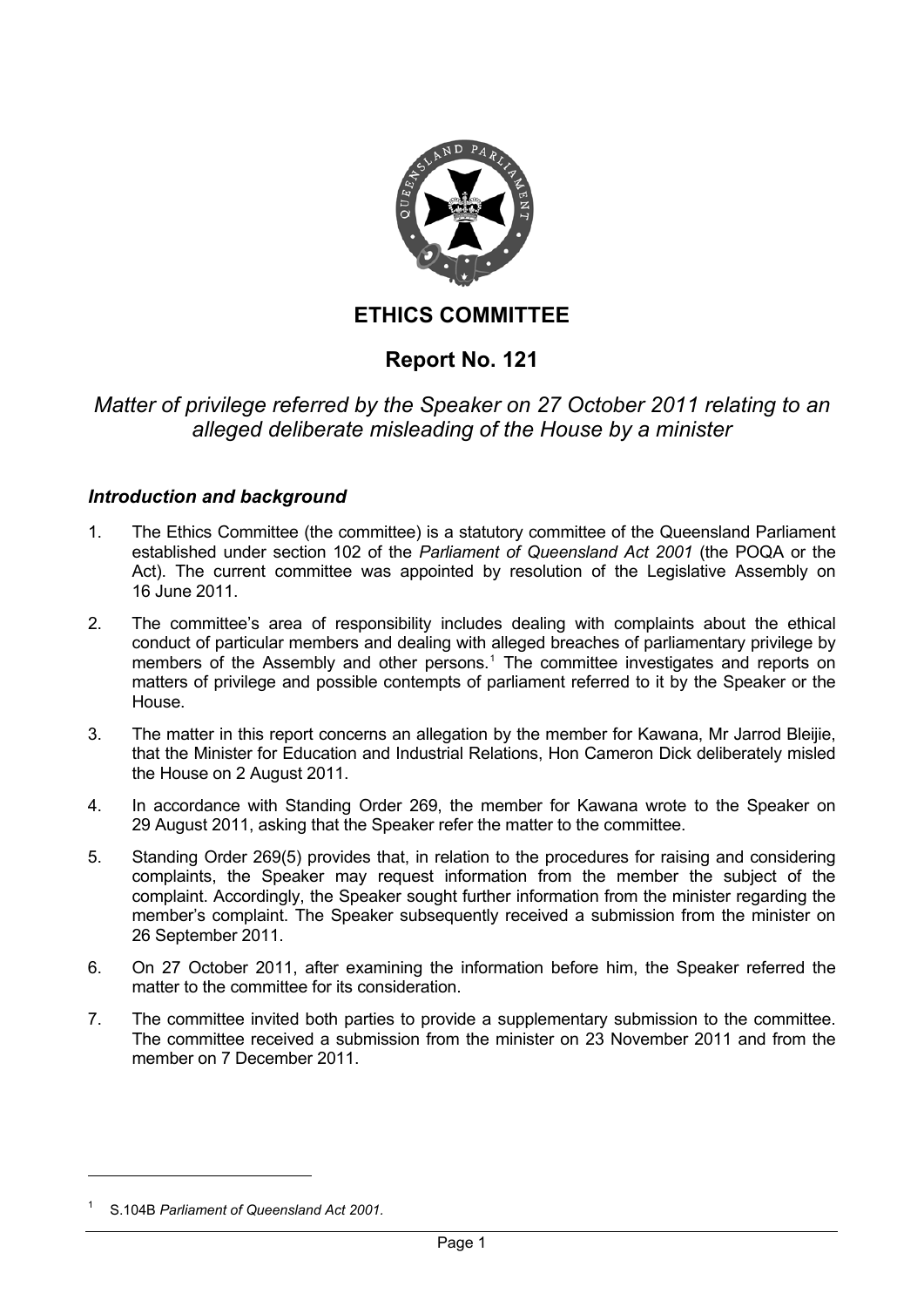## *The referral*

8. When referring two complaints to the committee on 27 October 2011, Speaker Mickel emphasised that the referral of a complaint to the Ethics Committee should not be viewed as establishing that a complaint is substantiated. Further, he specifically cautioned against such a view being formed or expressed. The Speaker's statement detailing reasons for the referral was incorporated into the parliamentary record as follows:<sup>[2](#page-1-0)</sup>

…

Standing Order 266 states in part:

*Examples of contempt* 

*Without limiting the power of the House, it may treat as a contempt any of the following:* 

*…* 

*(2) deliberately misleading the House or a committee (by way of submission, statement, evidence or petition) …* 

It is well established that there are three elements to be established when it is alleged that a member has committed the contempt of deliberately misleading the House: first, the statement must, in fact, have been misleading; secondly, it must be established that the member making the statement knew at the time the statement was made that it was incorrect; and thirdly, in making it, the member must have intended to mislead the House.

Further, I note that comments made by the Members' Ethics and Parliamentary Privileges Committee in its report Number 2 which are relevant to both of the matters considered below:

*At this juncture it is worth noting that the Committee does not believe that the statements made have to be necessarily false before a contempt could be proved. The term "misleading" is wider than "false" or "incorrect". The Committee considers it possible, although rare and unlikely, that a technically factually correct statement could also be misleading.* 

*For example, the deliberate omission of relevant information could make an otherwise factually correct statement misleading.* 

Standing Order 269(4) states:

*In considering whether the matter should be referred to the committee, the Speaker shall take account of the degree of importance of the matter which has been raised and whether an adequate apology or explanation has*  been made in respect of the matter. No matter should be referred to the ethics committee if the matter is technical *or trivial and does not warrant the further attention of the House.* 

…

#### **Matter 2—The Member for Kawana's complaint against the Minister for Education**

This is a complex matter that has been compounded by almost 10 centimetres of papers attached to the complaint, most of which are simply irrelevant to the complaint. Considerable time and effort has been wasted in the assessment of this matter by necessarily reviewing page upon page of irrelevant and extraneous material.

The complaint in simple terms is that the Minister, in his previous portfolio as Attorney-General, deliberately misled the House in answer to a question on notice (QON 2254) in relation to the amount of money owed under the State Penalties Enforcement Registry (SPER). Specifically, the question sought the total amount of monies referred to SPER 'remaining not under compliance'.

Essentially, it is alleged that the Minister in his answer to the question understated the amount owing by approximately \$300 million dollars.

The Minister explains this matter by reference to the four categories of unpaid fines etc. referred to SPER which includes two categories that are "awaiting enforcement" or "under deferral". The Minister argues that these categories include amounts not yet verified by SPER or which are disputed. The Minister argues that some of

<span id="page-1-0"></span><sup>2</sup> Queensland Legislative Assembly, *Parliamentary Debates (Hansard)*, 27 October 2011, at 3473-3474.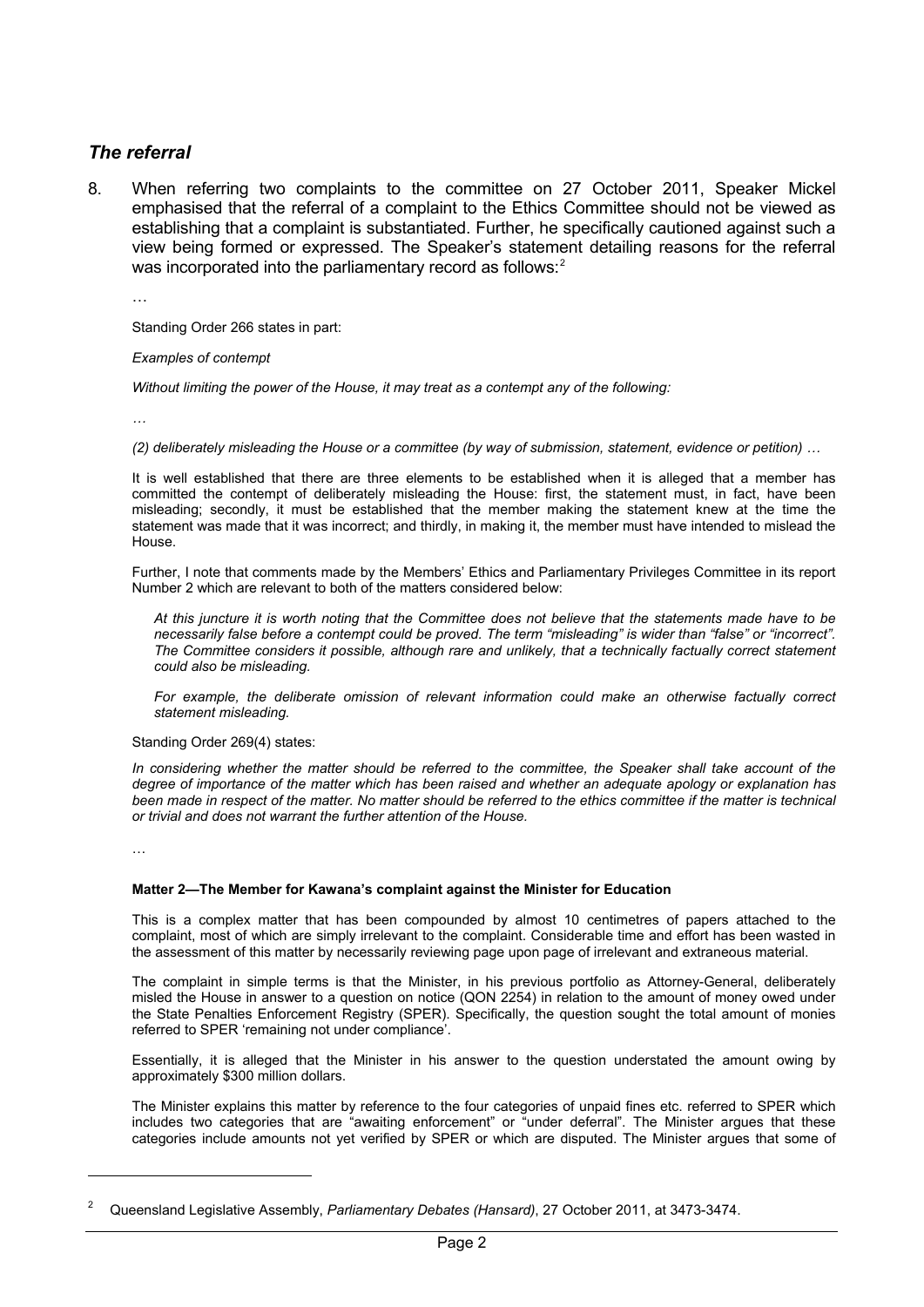these fines will be written off or overturned and "in essence, fines within these two categories … are neither under compliance nor not under compliance".

The omission of these categories totalling approximately \$300 million from the answer is the heart of the dispute.

The Minister provided an extremely detailed submission addressing the complaint. A large part of the Minister's submission was spent explaining the nuances of the SPER categories and system.

The Minister appears to be arguing that on the basis that the additional two categories of debt are "not under compliance" then they are also not part of the fine pool being managed by SPER, which while not the precise words of the question asked is at least what a reasonable person would take its subject matter to be. I am not, as a result, convinced that a reasonable person would think that the amounts in these categories should have been omitted in the answer to the question without explanation. Further, by omitting the amounts in these categories, without explanation in the answer, the answer is capable of being seen as misleading.

The amounts essentially disregarded were substantial, not insignificant.

In summary, the Minister may well have provided an answer that he believed to be technically correct, but it still may have been misleading because while the information provided was correct, an omission made it misleading.

In other words, there is sufficient evidence to satisfy the first element of the offence.

In my view this matter comes down to what the Minister knew and intended and I believe it appropriate that issues of intention and credibility be determined by the Ethics Committee.

Accordingly, I will be referring the matter to the Ethics Committee.

#### *The member's complaint*

- 9. As noted above by the Speaker, the member's complaint is that the minister, in his previous portfolio as Attorney-General deliberately misled the House in answer to question on notice 2254 (QON) in relation to the amount of money owed under the State Penalties Enforcement Registry (SPER). The question on notice and the minister's answer are at **Appendix 1**.
- 10. The question sought to obtain the total amount of monies referred to SPER that remain 'not under compliance.' The member has alleged that the minister understated the amount owing by 'some \$300 million in unpaid fines'.
- 11. The member attached a significant volume of additional information to his letter of complaint. The committee has reviewed the material and concurs with the Speaker that most of the material is irrelevant to the matter.

#### *Definition of contempt*

- 12. Section 37 of the POQA defines the meaning of "contempt" of the Assembly as follows:
	- (1) "Contempt" of the Assembly means a breach or disobedience of the powers, rights or immunities, or a contempt, of the Assembly or its members or committees.
	- (2) Conduct, including words, is not contempt of the Assembly unless it amounts, or is intended or likely to amount, to an improper interference with––
		- (a) the free exercise by the Assembly or a committee of its authority or functions; or
		- (b) the free performance by a member of the member's duties as a member.
- 13. The term 'contempt of parliament' may include any offence to the dignity of the House or interference with its processes where no established privilege has previously existed. As detailed in Erskine May's Parliamentary Practice:

Each House also claims the right to punish as contempts actions which, while not breaches of any specific privilege, obstruct or impede it in the performance of its functions, or are offences against its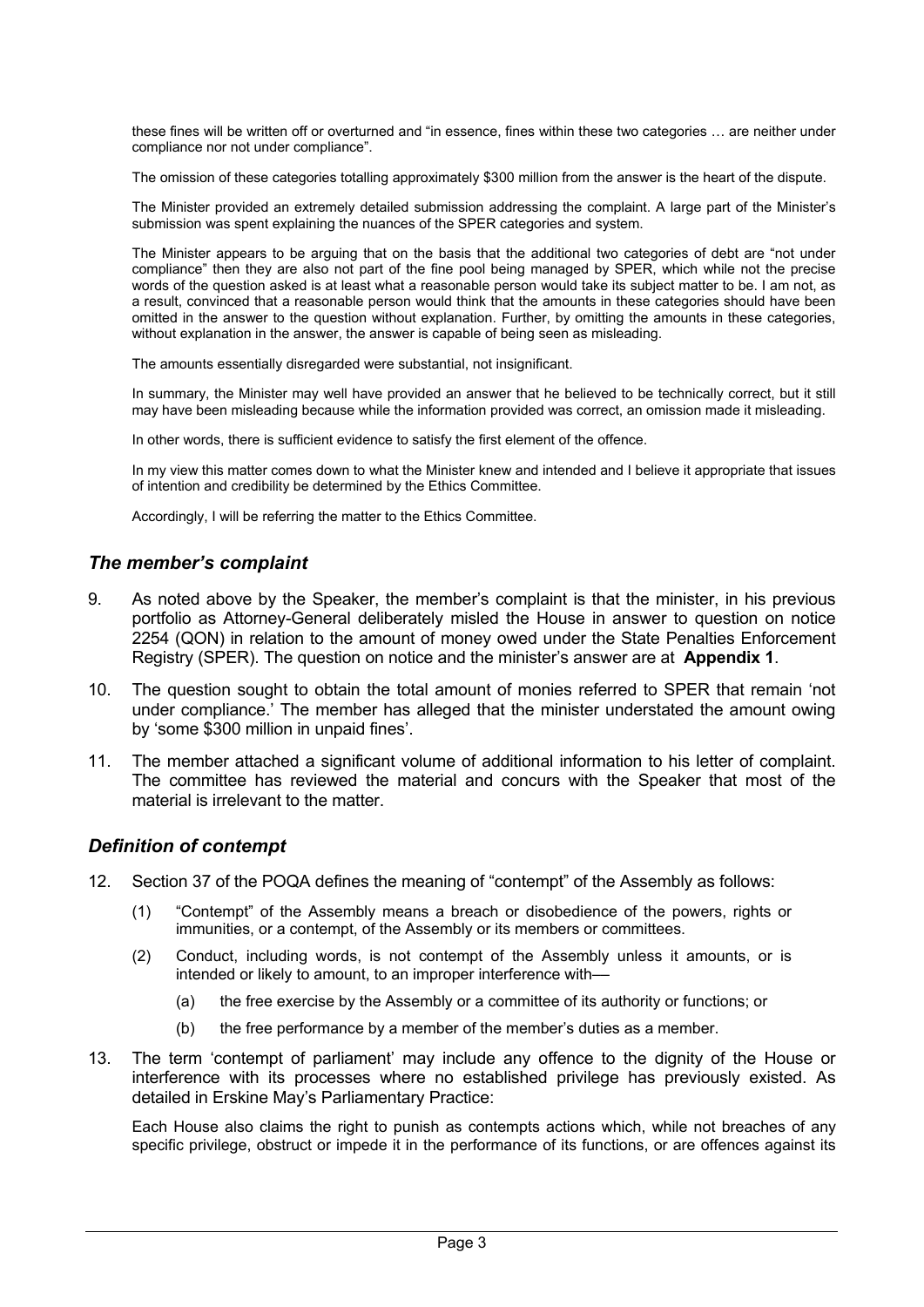authority or dignity, such as disobedience to its legitimate commands or libels upon itself, its Members or its officers...<sup>[3](#page-3-0)</sup>

14. Accordingly, a contempt may be committed if it amounts to an act or an omission that offends the authority or dignity of the House or indeed a breach of a duty legitimately imposed by the House upon its members.

#### *Nature of the contempt of deliberately misleading the House*

- 15. The *Standing Rules and Orders of the Legislative Assembly: Effective from 31 August 2004* (the Standing Orders) provide that the Legislative Assembly may treat deliberately misleading the House or a committee (by way of submission, statement, evidence or petition) as a contempt.[4](#page-3-1)
- 16. There are three elements to be established when it is alleged that a member has committed the contempt of deliberately misleading the House:
	- First, the statement must, in fact, have been misleading;
	- Secondly, it must be established that the member making the statement knew at the time the statement was made that it was incorrect; and
	- Thirdly, in making it, the member must have intended to mislead the House.<sup>[5](#page-3-2)</sup>
- 17. The Ethics Committee of the 48<sup>th</sup> Parliament held that the term misleading is wider than "false" or "incorrect". That committee considered it "…possible, although rare and unlikely, that a technically factually correct statement could also be misleading…" by, for example, the deliberate omission of relevant information.<sup>[6](#page-3-3)</sup>
- 18. The *Code of Ethical Standards: Queensland Legislative Assembly* emphasises to members that "… misleading is a wider concept than making incorrect statements. A totally factually correct statement can still be misleading."[7](#page-3-4)
- 19. Previous ethics committees, and David McGee in *Parliamentary Practice in New Zealand*, have noted that the standard of proof demanded in cases of deliberately misleading parliament is a civil standard of proof on the balance of probabilities, but requiring proof of a very high order having regard to the serious nature of the allegations. Recklessness, whilst reprehensible in itself, falls short of the standard required to hold a member responsible for deliberately misleading the House.<sup>[8](#page-3-5)</sup>

#### *Establishing a prima facie case of possible contempt*

20. The committee has established procedures for dealing with privileges references, which ensure procedural fairness and natural justice is afforded to all parties. These procedures are set out in Chapters 44 and 45 of the Standing Orders. The committee is also bound by the *Instructions to committees regarding witnesses* contained in Schedule 3 of the Standing Orders.

<span id="page-3-0"></span><sup>&</sup>lt;sup>3</sup> CJ Boulton (ed), *Erskine May's Treatise on the Law, Privileges, Proceedings and usages of Parliament, 22<sup>nd</sup> edition,* Butterworths, London, 1997, at 65.

<span id="page-3-1"></span>Standing Order 266(2).  $\frac{1}{5}$ 

<span id="page-3-2"></span>McGee, David, *Parliamentary Privilege in New Zealand*, third edition, Dunmore Publishing Ltd, Wellington, 2005, at 654-655. 6

<span id="page-3-3"></span>MEPPC, *Alleged Misleading of the House by a Minister on 14 November 1996*, Report No. 4, Goprint, Brisbane, 1997, at 10. 7

<span id="page-3-4"></span>Queensland Legislative Assembly, *Code of Ethical Standards: Legislative Assembly of Queensland*, Goprint,

<span id="page-3-5"></span>Note 5, at 654; MEPPC, Report on a Matter of Privilege – The Alleged Misleading of the House by a Minister on *20 October 1998*, Report No. 27, Goprint, Brisbane, 1999 at 2.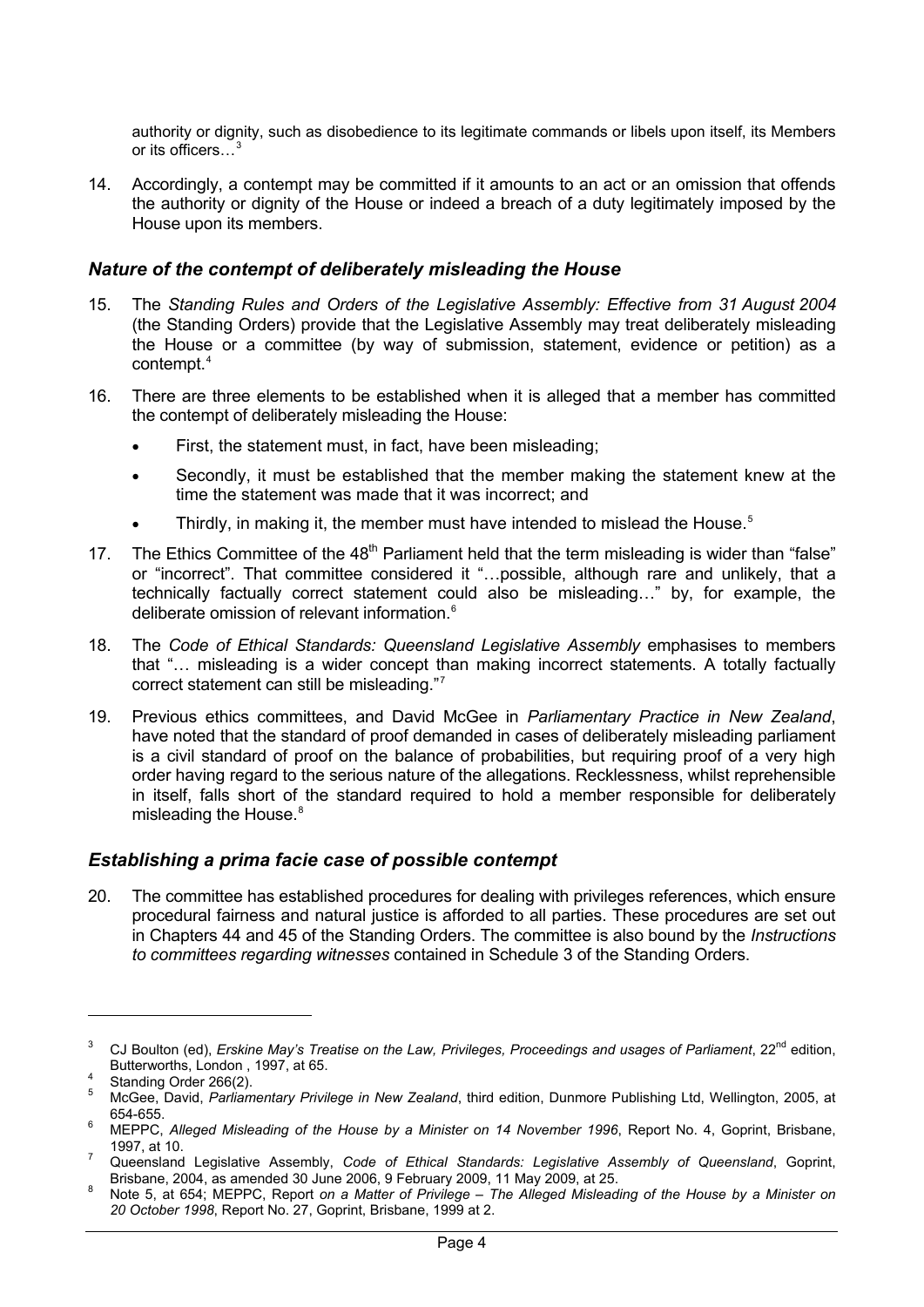- 21. The committee found that it had sufficient material before it from all parties to deliberate on the matter. This material included both parties' correspondence to the Speaker and supplementary submissions to the committee.
- 22. The issues to be resolved in establishing whether the allegation, on the face of it, gives rise to a contempt are listed below.
	- Do the minister's statements contain any apparent or proven factually incorrect matter?
	- Were any of the minister's statements misleading?
	- (If yes), did the minister know at the time the statements were made that they were misleading, and was it the minister's intention to mislead the House?

### *Do the minister's statements contain any apparent or proven factually incorrect matter?*

- 23. The issue for the committee to consider in this element is: was the information in the minister's answer incorrect?
- 24. In his submission to the Speaker the minister sought to explain the complexities of the SPER system and the four categories of SPER fines, namely, debts under active compliance; debts under active enforcement; debts under deferral; and debts awaiting enforcement. The minister explained that, fines awaiting enforcement or under deferral are neither under compliance nor not under compliance. This is because in many cases, the fines are either on hold, or the status is subject to verification by SPER, and 'may or may not ultimately be recovered by SPER for the government, authority or entity concerned.'
- 25. The question on notice specifically asked for the amount remaining 'not under compliance' which is not a specific category under the SPER system.
- 26. In his submission to the Speaker the minister advised that fines that are 'not under compliance' are those that are under active enforcement. The minister's answer to the QON provided this amount.
- 27. The minister further explained that only the categories, active compliance and active enforcement, contain accurate and verified information. As such, 'the amounts in each of the two SPER debt categories listed on the response to QON 2254 were accurate and correct.'
- 28. On the face of the material before the committee, the minister's answer to question on notice 2254 is factually correct.

#### *Were any of the minister's statements misleading?*

- 29. Mr Bleijie's allegation is that the omission of two of the four categories was misleading as it understated the total amount owing to SPER by some \$300 million.
- 30. The committee acknowledges that although the minister's answer was factually correct, a factually correct statement can still be misleading.
- 31. The committee is of the view that a person reading the minister's answer without any prior knowledge of the SPER system may assume that the total fine pool being managed by SPER only consisted of the amounts the minister stated in the two categories.
- 32. The minister acknowledges in correspondence to the Speaker that, '…any consideration and discussion of the total value of registered fines or monetary orders could be potentially misleading or confusing without the nature and context of fines or orders registered with SPER being properly explained.'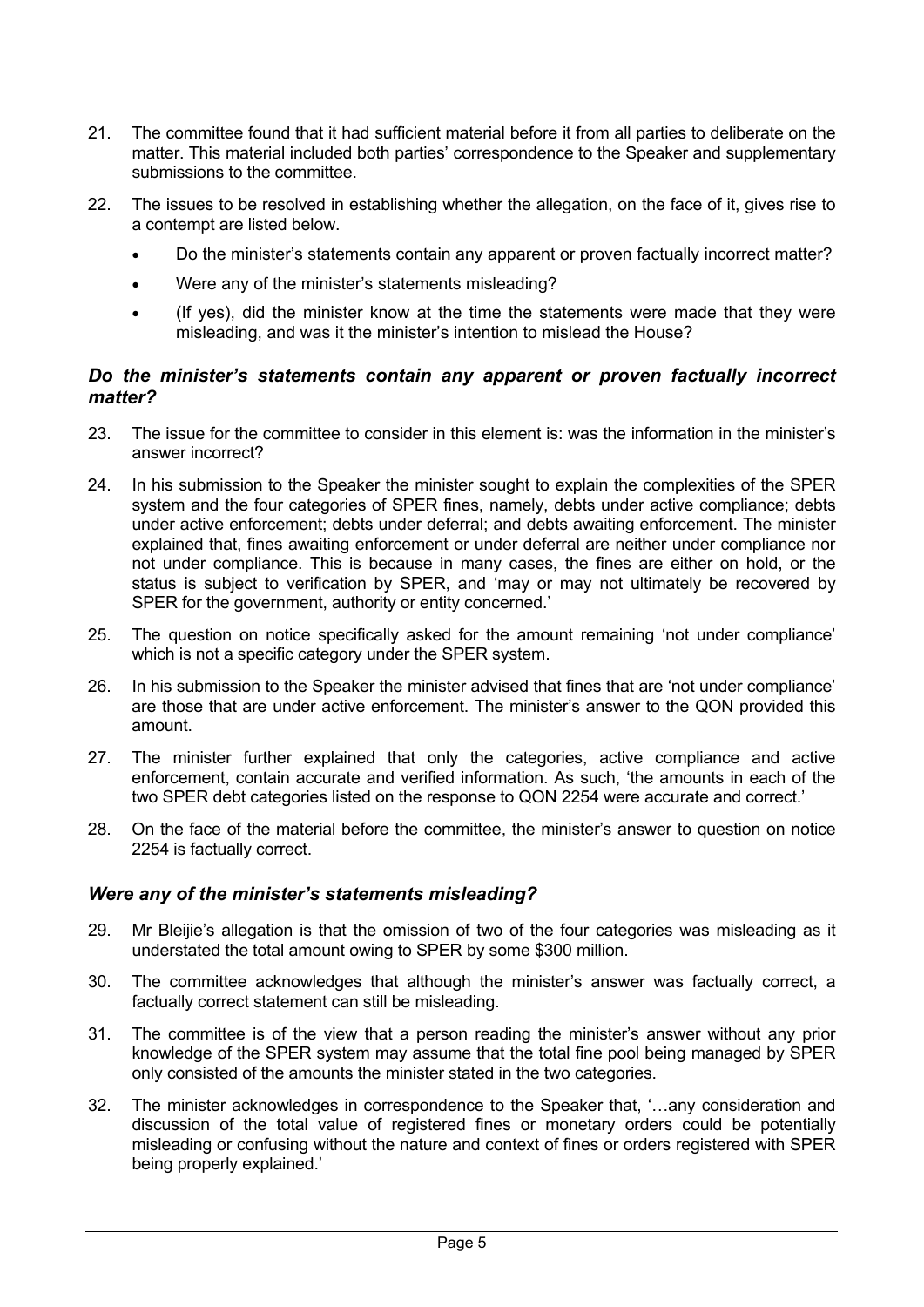33. On the information before the committee, the committee finds that the minister's answer without explanation, was misleading.

#### *If yes, did the minister know at the time the statements were made that they were misleading and was it the minister's intention to mislead the House?*

- 34. The minister stated in his submission to the committee that his answer was provided in the context that the member asking the question (the member for Southern Downs, Mr Lawrence Springborg) had prior knowledge of the SPER system and had asked previous questions on notice in relation to SPER in which the minister outlined the categories of fines in more detail.
- 35. The minister further stated that, 'I perhaps could have clarified it by making more detailed reference to information put by me in the public domain previously, or by making references to answers to previous questions on notice. I regret if my answer to question on notice 2254 has caused any unnecessary confusion, and apologise if this is the case.'
- 36. The minister also stated that 'however, it was not, and never will be my intention to mislead the House.'
- 37. As mentioned above, previous ethics committees and David McGee, the former Clerk of the New Zealand House of Representatives, in his book *Parliamentary Practice in New Zealand*, [9](#page-5-0) have noted that the standard of proof demanded in cases of deliberately misleading Parliament is a civil standard of proof on the balance of probabilities, but requiring proof of a very high order having regard to the serious nature of the allegations.
- 38. The committee accepts the minister's explanation of the answer and that it was not his intention to mislead the House.
- 39. Accordingly, on the information before the committee, the committee finds no compelling evidence that the minister intended to mislead the House in his answer to question on notice 2254.

#### *Conclusions*

- 40. On the information before the committee, it can be established that the minister's answer to question on notice 2254 was factually correct, but without additional explanation was misleading.
- 41. On the information before the committee, the committee finds no compelling evidence to indicate that the minister intended to mislead the House, and therefore finds no breach of privilege or contempt.

<span id="page-5-0"></span><sup>9</sup> McGee, D, *Parliamentary Practice in New Zealand*, Third Edition, Dunmore Publishing Ltd, Wellington, 2005, at 653- 655.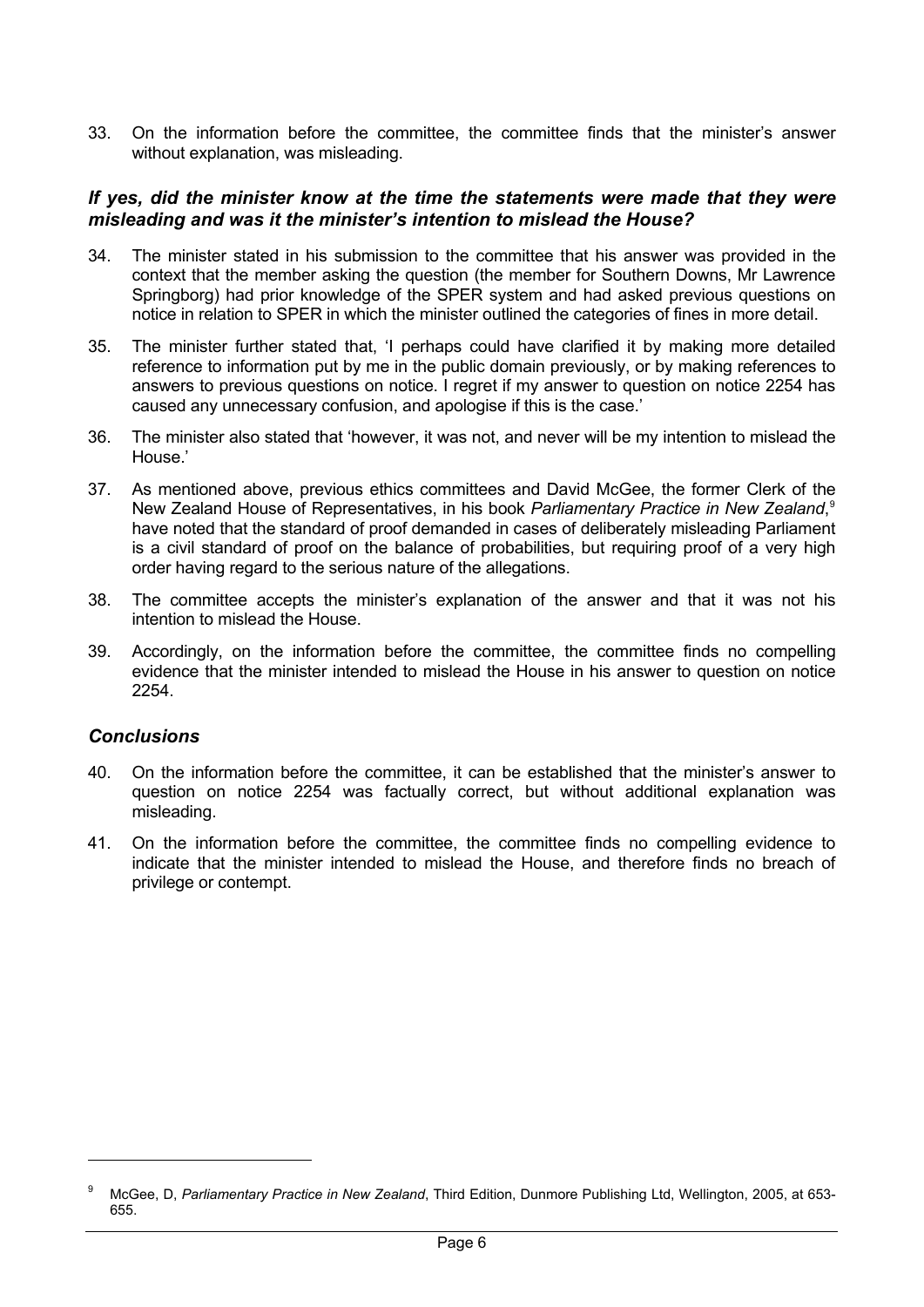### **Conclusion 1**

**On the information before the committee, the committee finds that the minister's answer to question on notice 2254 without additional explanation was misleading.** 

#### **Conclusion 2**

**On the information before the committee, the committee finds no compelling evidence to indicate that the minister intended to mislead the House, and therefore finds no breach of privilege or contempt.** 

#### **Recommendation 1**

**The committee recommends that the House take note the of the minister's explanation of the answer and apology and take no further action in relation to the matter.** 

#### *Other matters*

- 42. On 30 November 2011, the Speaker wrote to the committee regarding correspondence received from the Minister for Education and Industrial Relations, the Hon Cameron Dick, in relation to a media statement issued by the member for Kawana on 7 November 2011 and a question without notice asked on 13 October 2011.
- 43. The minister alleged that the member for Kawana's statements and question without notice constitute contempt of parliament.
- 44. The Speaker noted the correspondence related to an ongoing matter before the committee and referred it to the committee for its consideration.
- 45. In accordance with procedures under Standing Order 270, the committee invited the member to provide a submission on the referral. The committee subsequently received a submission from the member for Kawana on 6 January 2012.
- 46. The committee considered this submission and determined that it had sufficient material before it to determine the matter.

## *Contempt*

- 47. As referred to in the above matter, section 37 of the POQA defines the meaning of "contempt" of the Assembly as follows:
	- (1) "Contempt" of the Assembly means a breach or disobedience of the powers, rights or immunities, or a contempt, of the Assembly or its members or committees.
	- (2) Conduct, including words, is not contempt of the Assembly unless it amounts, or is intended or likely to amount, to an improper interference with––
		- (a) the free exercise by the Assembly or a committee of its authority or functions; or
		- (b) the free performance by a member of the member's duties as a member.

## *Allegations*

- 48. The minister made the following allegations in correspondence to the Speaker on 14 November 2011:
	- the member's comments in a media statement on 7 November 2011 titled, 'Dick sets bad example on Uni accountability', constitute a contempt by attempting to influence the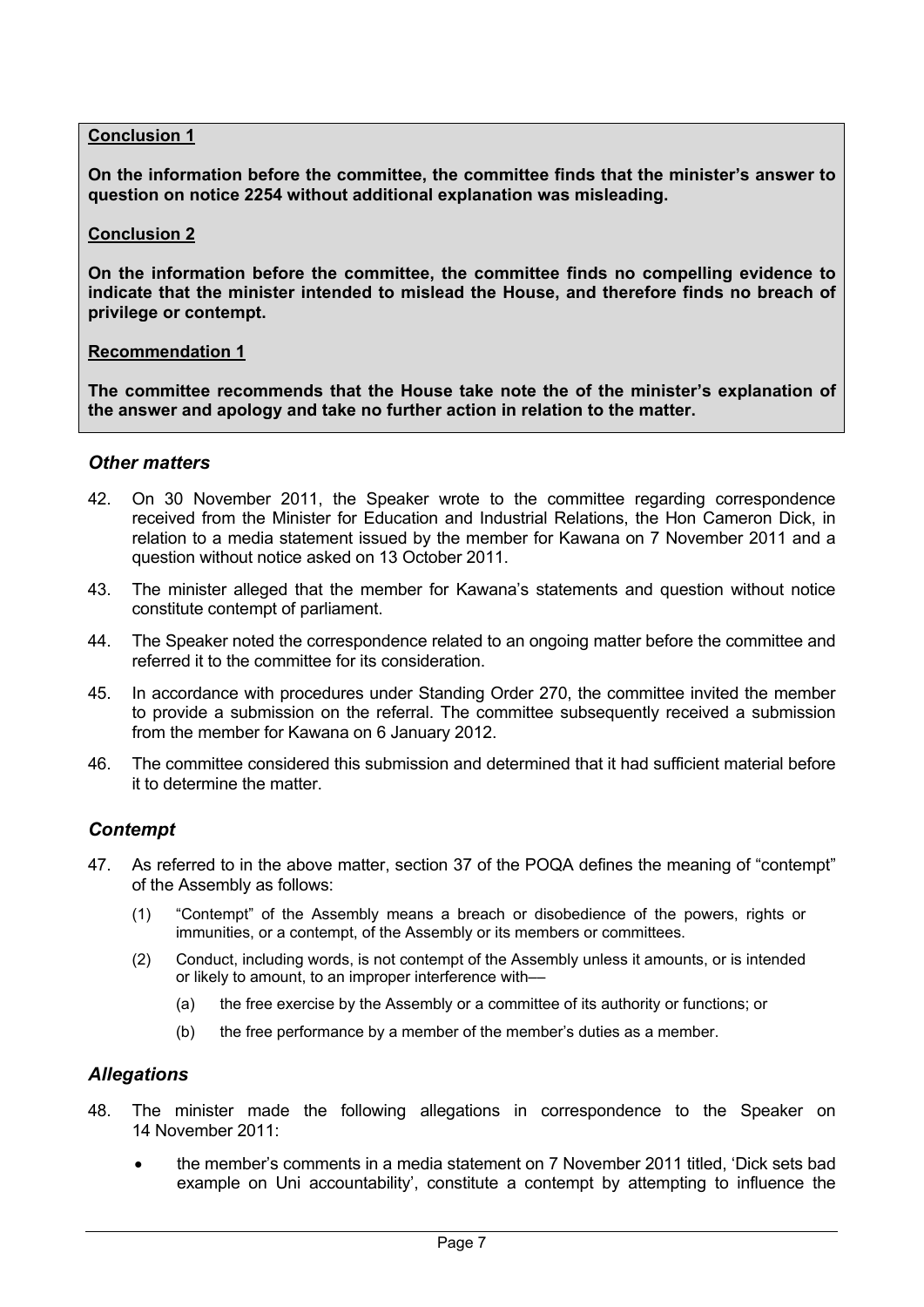members of the Ethics Committee in its consideration of the matter referred on 27 October 2011;

- the member's question without notice to the Premier on 13 October 2011 was asked at a time when the Speaker was considering the referral to the Ethics Committee and considers that the member was attempting to influence the Speaker in considering the referral to the committee; and
- the member disregarded the advice of the Ethics Committee in Report No. 118 in regards to refraining from debating matters in forums outside the House until the committee has reported.
- 49. The minister also suggested that the Ethics Committee consider the issue of whether and to what extent members can discuss issues of alleged contempt or breaches of privileges outside the House with a view to establishing clear rules.

### *Consideration*

- 50. The following comments made by the member in the media statement published on the Liberal National Party website were considered by the committee:
	- (a) 'Queenslanders haven't forgotten former Attorney-General Mr Dick issued directives for public servants to manipulate public data on his website to obscure the truth, then he leaned on those very public servants when the word got out;'
	- (b) 'Mr Dick's comments have made a fraud out of him and the Bligh Labor Government who have been caught out once again…'.
	- (c) '…I was forced to refer Mr Dick to the Speaker of the Parliament over allegations he deliberately misled parliament on the amount of unpaid fines in Queensland.'
	- (d) 'Mr Dick was caught out attempting to conceal unpaid fines topping \$688 million to save his political skin.'
- 51. In Mr Bleijie's submission to the committee of 6 January 2012 he denied that his statements amount to a contempt and stated, 'my Media Statement amounts to nothing more than a Shadow Minister, and a Member of Parliament, critiquing the performance of a member of the executive government. The publication of the words in my Media Statement do not, in any way, interfere with the free exercise and free performance of those authorities, functions and duties described in section 37 of the Act.'
- 52. The Standing Orders do not expressly prohibit members from making comments in relation to matters before the Ethics Committee outside of the Parliament. However, in making these statements the member has shown a disregard for the advice of previous ethics committees and this committee that members should not debate matters in forums outside of the House until the committee has reported. It is disappointing that the member for Kawana has chosen to ignore this advice.
- 53. However, there is no evidence that the member's statements were seeking to pre-empt the outcome of the committee's investigation or impede the committee's processes. Therefore there is no improper interference with the free exercise by the committee of its authority or functions to constitute contempt.
- 54. The committee notes the minister's suggestion that the broader issue of debating matters of alleged contempt outside of the House should be addressed with a view to establishing rules. Such a matter now falls within the jurisdiction of the Committee of the Legislative Assembly and the minister is at liberty to raise this issue with that committee.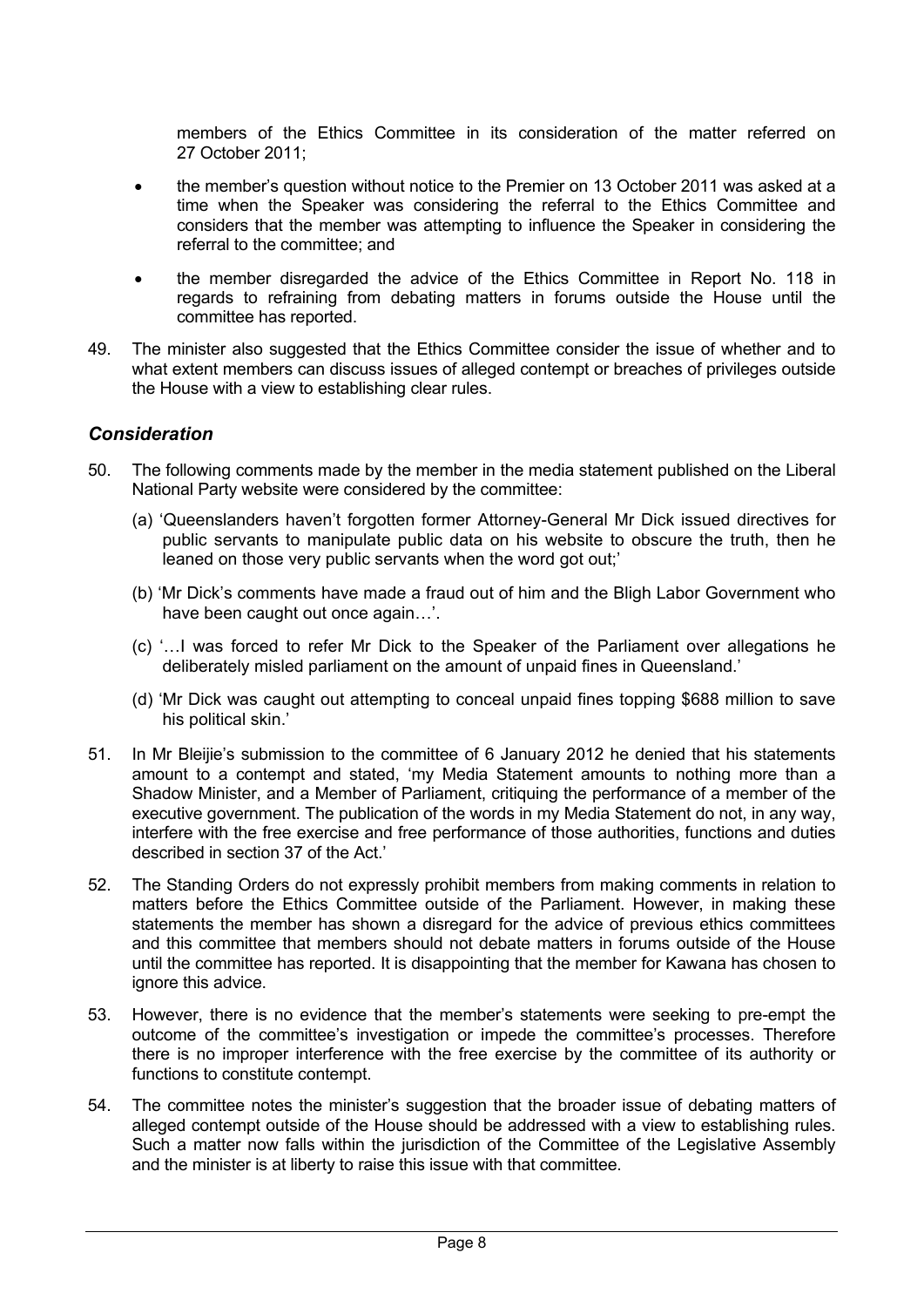55. In relation to the allegation over the member's question on notice, the committee notes that there is no prohibition on members asking questions in the House on matters before the Speaker.

### *Conclusion*

56. In relation to the statements made by Mr Bleijie in his media statement issued on 7 November 2011 and the question on notice asked on 13 October 2011, the committee finds no prima facie case of contempt.

#### **Conclusion 3**

**In relation to the statements made by Mr Bleijie in his media statement issued on 7 November 2011 and the question on notice asked on 13 October 2011, the committee finds no prima facie case of contempt.** 

**Recommendation 2**

**The committee recommends that the House take no further action in relation to the matter.** 

### **Recommendation 3**

**The committee reminds all Members of the Assembly and members of the public that once a matter is referred to the Ethics Committee for investigation that the committee's processes and deliberations are best served if persons refrain from debating the matter in forums outside of the House until such time as the committee completes its investigation and publishes its report.** 

MMLS

Mr Evan Moorhead MP **Chair**

February 2012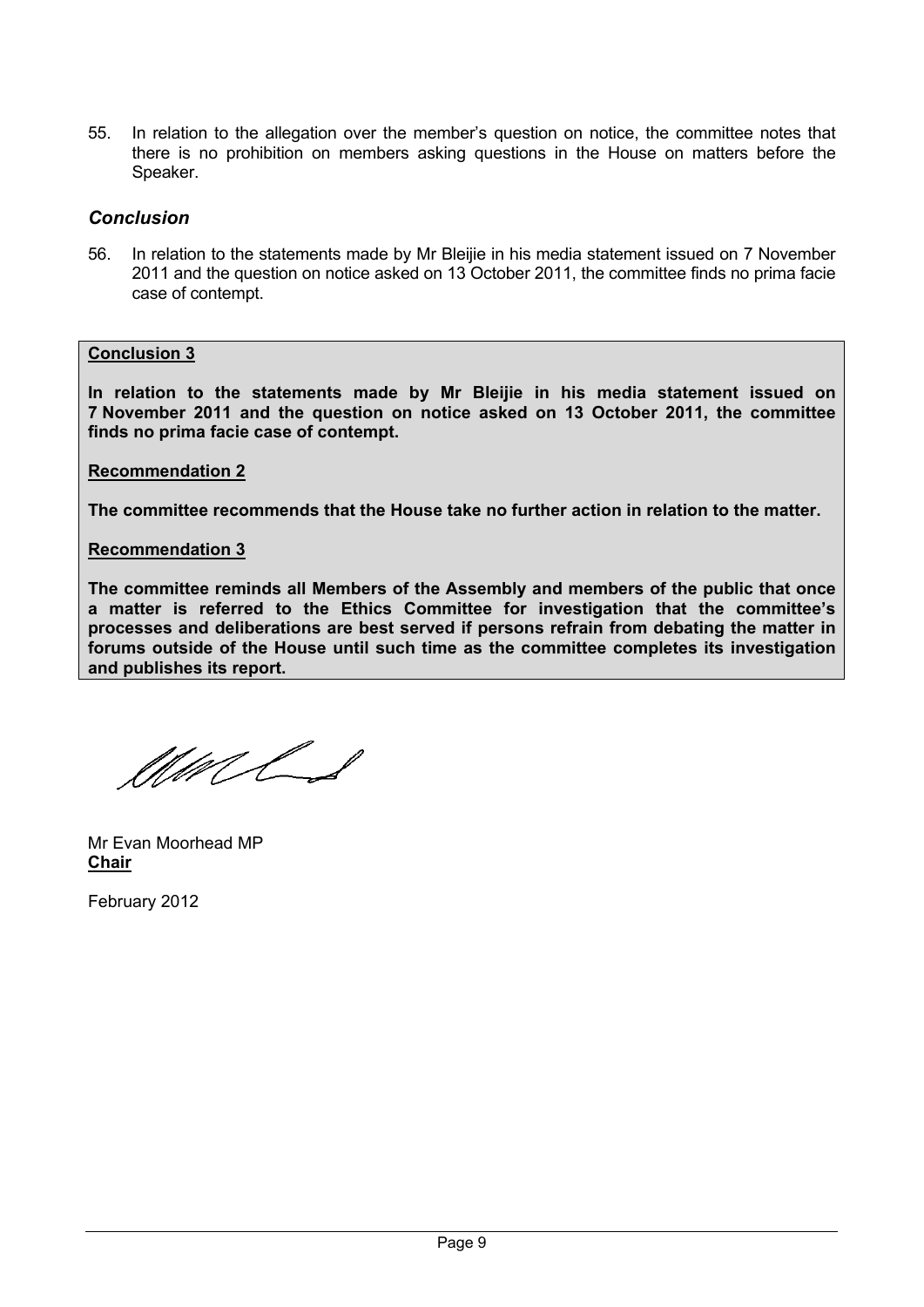## **Membership –– 53rd Parliament**

Mr Evan Moorhead MP, Chair, *Member for Waterford* Dr Alex Douglas MP, Deputy Chair, *Member for Gaven*  Ms Grace Grace MP, *Member for Brisbane Central*  Mr Vaughan Johnson MP, *Member for Gregory* Mr Mark Ryan MP, *Member for Morayfield* Mr Peter Wellington MP, *Member for Nicklin* 

## **Secretariat**

Mr Michael Ries, *Research Director (until 31 October 2011)* Ms Leanne Clare, *Research Director (from 31 October 2011)* Ms Erin Pasley, *Principal Research Officer (from 10 October 2011)* Ms Andrea Musch, *Executive Secretary*

## **Contact**

Telephone: 07 3406 7586 Facsimile: 07 3406 7691 E-mail: Ethics@parliament.qld.gov.au Internet: <http://www.parliament.qld.gov.au/work-of-committees/committees/ETHICS>